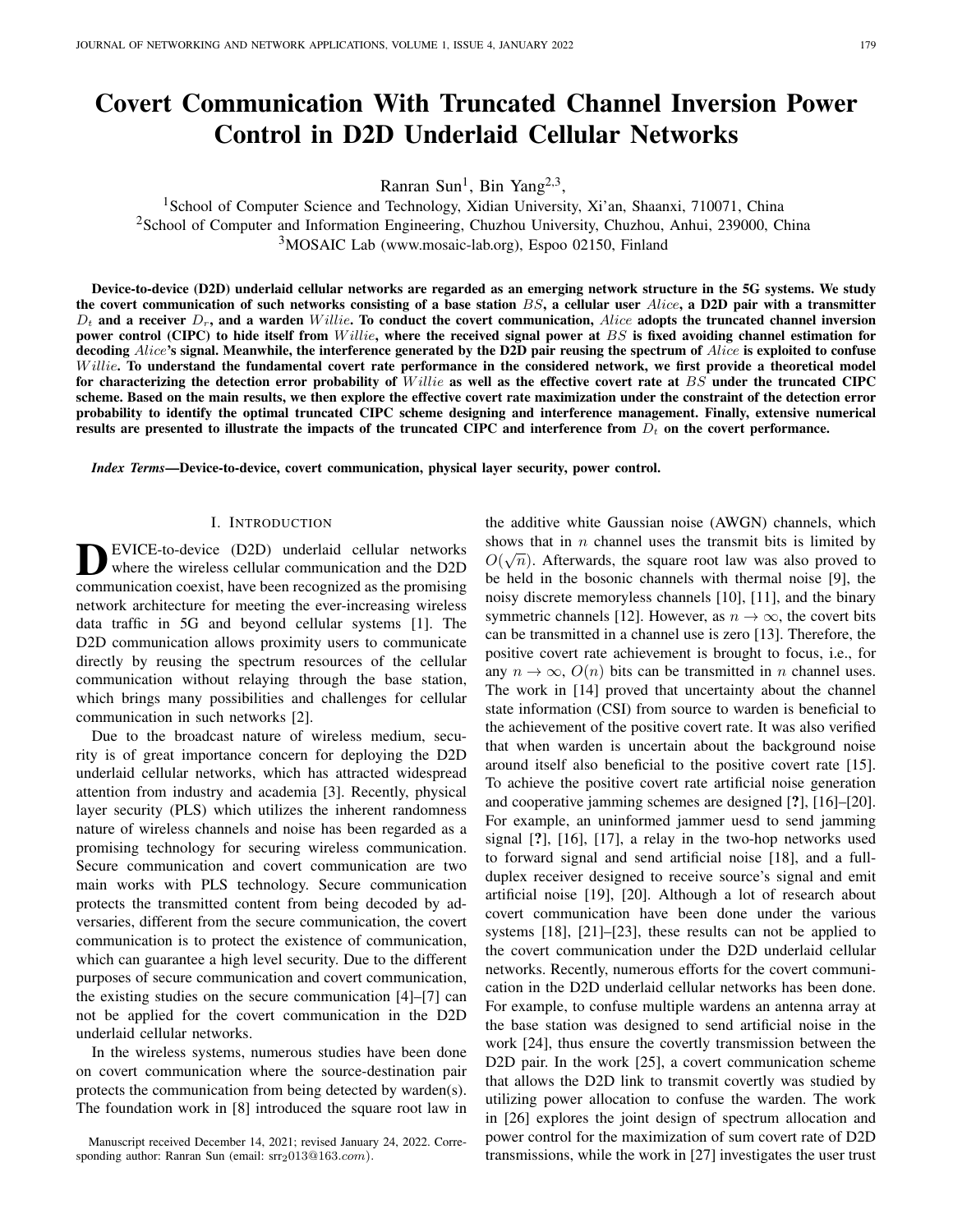degree evaluation and spectrum allocation for such sum covert rate maximization. The work in [28] considers the scenario that the D2D transmitters distributed in a safety area can also serve as relays such that wardens cannot detect the existence of D2D transmissions, and investigates the joint designs of relay selection and transmit power of D2D transmitters to maximize the covert rate of cellular users. While these works mainly focus on the covert transmission on the D2D links, the covert transmission of the cellular communication has not been well studied, which is the prior communication mode in the D2D underlaid cellular networks.

We can see from the analysis above that the existing researches mainly focus on the hidden of the process of transmission rather than the existence of the transmitter. If the warden knows the position of transmitter, he can always destroy the potential transmission leading to the failure of covert communication. To solve the problem of hiding the transmitter, the channel inversion power control (CIPC) schemes are designed at the transmitter to hide itself from warden in the wireless systems [29], [30]. The CIPC scheme can ensure a fixed received power at the receiver avoiding the requirement of CSI for decoding the transmitter's signal, therefore, the transmitter does not need to send pilot signals to the receiver in advance for channel estimation. In the Rayleigh fading wireless networks, the work [29] exploited the fullduplex receiver to simultaneously receive covert signals and send artificial noise to achieve covert communication, the truncated and conventional CIPC schemes were designed at transmitter. Under the schemes the covert performance was examined with respect to the effective covert rate. In the IoT systems, the work [30] explored the CIPC scheme at the transmitter as well as assumed that warden is uncertain about the background noise. Meanwhile, the optimal CIPC scheme maximizing the effective covert rate was examined. Note that the warden is easily suspicious of the transmission once the external jammers are utilized to generate interference. In the D2D underlaid cellular networks, D2D pairs are allowed to reuse the spectrum resource of cellular communications, which will cause interference to the legal receiver and the warden. For the covert communication, the interference from the D2D transmitter to the warden is beneficial. In addition, the interference management can be conducted to ensure the covert performance.

Motivated by the analysis above, in this paper we are going to explore the covert communication of uplink cellular link with the truncated CIPC scheme at the transmitter in the D2D underlaid cellular network. The network consists of a base station, a cellular user, a D2D pair, and a warden. Thus two fundamental issues of the truncated CIPC design and interference management have attracted our attention, which significantly impacts the covert performance. To address these issues, a theoretical model is developed to depict the covert performance of the considered network, and then we explores the jointly designing of the optimal truncated CIPC scheme and interference management to maximize the covert performance with respect to the effective covert rate. To the best of our knowledge, this is work for the first time jointly studies the truncated CIPC and interference management for the achievement of covert communication in the D2D underlaid cellular networks. The interference from the D2D pair can confuse warden, which also significantly affect the covert performance which can be guaranteed by carefully designing the truncated CIPC. Thus, the research is valuable to study the impact of the truncated CIPC and interference management on the covert performance in the D2D underlaid cellular network. The main contributions are summarized as follows.

- In the considered D2D underlaid cellular network, we adopt a truncated CIPC scheme at the transmitter to avoid the exposure of itself while transmitting to the receiver and to ensure a constant signal power at the receiver. In addition, the inherent interference from the D2D pair is exploited to achieve covert communication.
- Under the scheme, we first present the theoretical framework to derive the average minimal detection probability of the warden, transmission outage probability of the cellular covert communication and that of the D2D communication. We then formulate the performance metric effective covert rate for measuring the cellular covert performance.
- Further, the effective covert rate maximization problem is solved to identify the joint design of optimal truncated CIPC at the transmitter and interference management at the D2D pair under the constraint of covertness requirement.
- Finally, extensive numerical results are presented to show the impacts of the truncated CIPC and interference from the D2D pair on the effective covert rate.

The remainder of this paper is organized as follows. The system model is introduced in Section II. Section III presents the truncated channel inversion power control scheme as well as the modeling and optimization of the covert performance. Extensive numerical results and conclusions are given in Section IV and Section V, respectively.

## II. SYSTEM MODEL

# *A. Network Model*

As illustrated in Fig. 1, we consider a D2D underlaid cellular network which consists of one base station BS, one cellular user Alice, one D2D pair as well as one warden Willie who passively detects the covert transmission between Alice and BS. The transmitter and the receiver of the D2D pair is denoted by  $D_t$  and  $D_r$ , respectively.  $D_t$  and  $D_r$  operate in underlay mode reusing the spectrum resources of the transmission between Alice and BS. Thus, there is interference from  $D_t$  to BS and that from Alice to  $D_r$ . We assume that all wireless channels are time-slotted quasi-static Rayleigh fading channels, where each channel remains constant for one time slot while changing randomly and independently from one time slot to the next. The channel coefficient from node  $i$  to node j is denoted as  $h_{ij}$ , which is modeled as a complex zero mean Gaussian random variable with variance  $\lambda_{ij}$ . We assume that  $\lambda_{ij}$  is publicly known by all nodes, thus, the corresponding channel gain  $|h_{ij}|^2$  is an exponentially distributed random variable with mean  $\lambda_{ij}$ , and the probability density function (pdf) of  $|h_{ij}|^2$  is given by  $f_{|h_{ij}|^2}(x) = \frac{1}{\lambda_{ij}} \exp(-\frac{x}{\lambda_{ij}})$ . Here,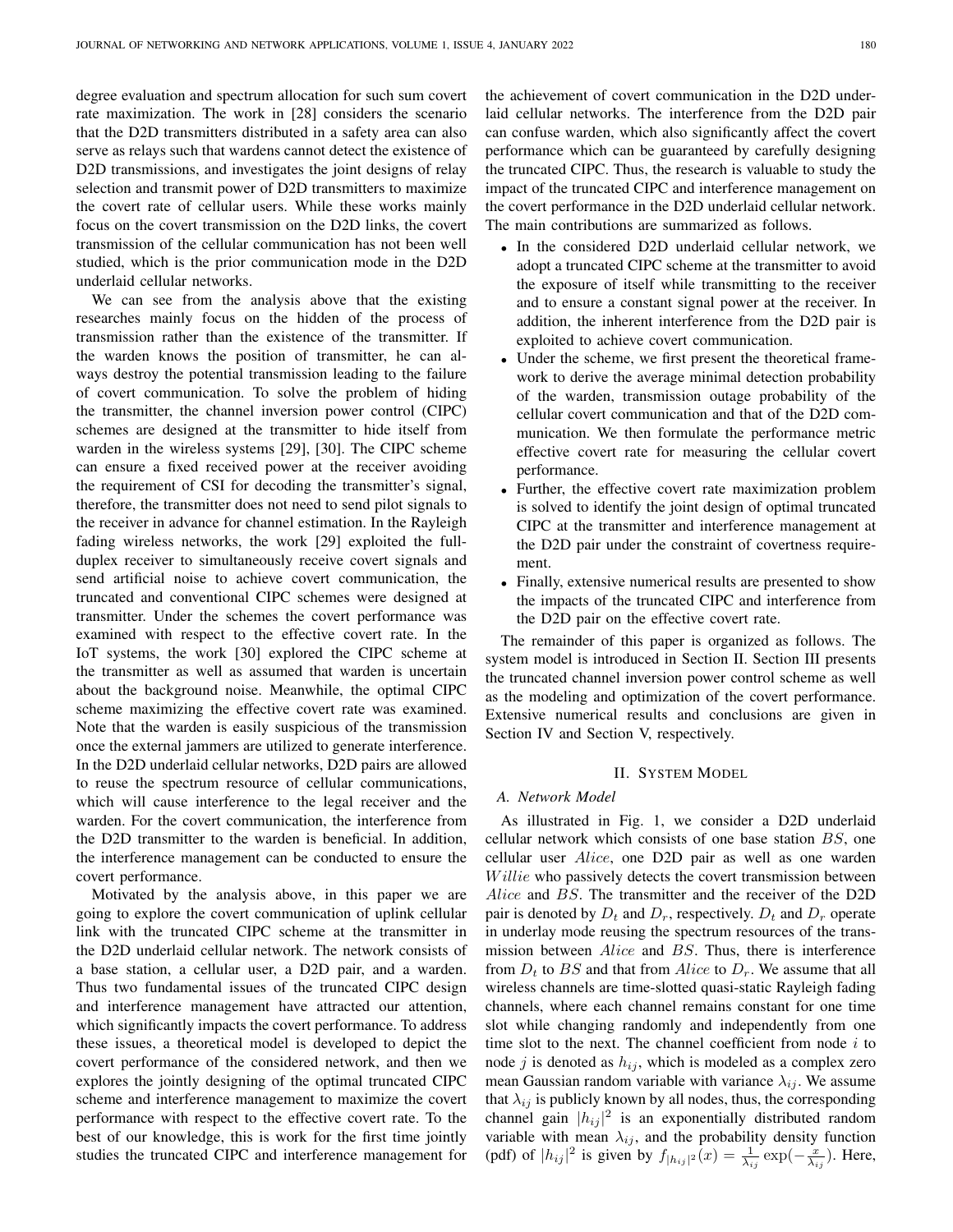

 $i \in \{a, t\}$  and  $j \in \{b, r, w\}$ ,  $a, t, r, b, w$  denote Alice,  $D_t$ ,  $D_r$ , and *Willie*, respectively. In addition, we use  $n_b$ ,  $n_r$  and  $n_w$  to denote the additive white Gaussian noise at BS,  $D_r$ and *Willie* with variance  $\sigma^2$ . Alice, *Willie*,  $D_r$ , and  $D_t$  are equipped with a single antenna.

For the covert cellular communication, to hide the transmitter *Alice*, *Alice* will not broadcast pilots for channel estimating, which results in the lack of  $h_{aw}$  at Willie. To guarantee the correct decoding at BS without CSI from Alice to BS, Allice adopts a truncated CIPC scheme to guarantee a fixed value of received power at  $BS$  [29], [30], i.e.,

$$
P_a|h_{ab}|^2 = Q,\t\t(1)
$$

where  $P_a$  is the transmit power at *Alice* and  $P_a \n\t\le P_a^{\max}$ . To ensure a fixed value at BS, Alice varies  $P_a$  based on  $h_{ab}$ . Thus, BS should broadcast pilots to enable Alice to estimate his channel  $h_{ba}$  from BS, considering channel reciprocity,  $|h_{ab}|^2$  is the same as  $|h_{ba}|^2$ . Note that *Alice* may transmit to BS only when the channel gain from Alice to BS is greater than  $\frac{\hat{Q}}{P_n^{\max}}$ . We denote the condition as  $\mathbb B$  and the probability of meeting the condition is  $P_{\mathbb{B}}$ , which is given by

$$
P_{\mathbb{B}} = \mathbb{P}\{|h_{ab}|^2 \ge \frac{Q}{P_a^{\max}}\}
$$
  
\n
$$
\stackrel{(a)}{=} \exp(-\frac{Q}{P_a^{\max}\lambda_{ab}}),
$$
\n(2)

where the process (*a*) is achieved because  $|h_{ab}|^2$  is an exponentially distributed random variable with mean  $\lambda_{ab}$ . As such, the transmit power at Alice is given by

$$
P_a = \begin{cases} \frac{Q}{|h_{ab}|^2}, & |h_{ab}|^2 \ge \frac{Q}{P_a^{\max}}\\ 0, & \text{otherwise.} \end{cases}
$$
 (3)

For the D2D communication,  $D_t$  reuses the spectrum resources of cellular transmission to communicate with  $D_r$ , the transmit power at  $D_t$  is denoted by  $P_t$ , which is an uniformly distributed random variable in the interval  $[0, P_t^{\text{max}}]$ , where

 $P_t^{\text{max}}$  is the maximum transmit power allocated by BS, the pdf of  $P_t$  is given by

$$
f_{P_t}(x) = \begin{cases} \frac{1}{P_t^{\max}}, & 0 \le P_t \le P_t^{\max}.\\ 0, & \text{otherwise.} \end{cases}
$$
 (4)

We assume Willie knows the CSI of his channel from  $D_t$ , i.e.  $h_{tw}$ .

# *B. Detection at Willie*

 $\bar{Y}$ 

From the perspective of Willie, his goal is to decide whether the transmission between Alice and BS exists or not according to his observations. Therefore, binary hypothesis testing is conducted on *Willie's* observations. The null hypothesis  $H_0$ denotes that Alice does not transmit to BS and the alternative hypothesis  $H_1$  denotes that  $Alice$  transmits to BS. We use  $y_w(i)$  to denote the *i*th received signal at Willie, thus we have

$$
y_w(i) = \begin{cases} \sqrt{P_t} h_{tw} x_t(i) + n_w(i), & \text{H}_0. \\ \sqrt{P_a} h_{aw} x_a(i) + \sqrt{P_t} h_{tw} x_t(i) + n_w(i), & \text{H}_1. \end{cases}
$$
(5)

where  $x_a(i)$  and  $x_t(i)$  are the *i*th signal transmitted by Alice and  $D_t$ , respectively. Each of the *i*th signals meets that  $\mathbb{E}[|x_a(i)|^2] = 1$  and  $\mathbb{E}[|x_t(i)|^2] = 1$ , where  $\mathbb{E}[\cdot]$  is the expectation operator.  $i = 1, 2, ..., n$  is the index of time slot and *n* is assumed to be infinity, i.e.,  $n \to \infty$ . To conduct the detection, we assume that the radiometer is employed at Willie, which is the power detector and is considered as the optimal detector [13] which is given by

$$
Y_W \underset{D_0}{\geq} \tau,\tag{6}
$$

where  $Y_W$  is the average received power in a time slot at Willie and is given by  $Y_W = \frac{1}{n} \sum_{n=1}^n$  $\sum_{i=1} |y_w(i)|^2$ ,  $\tau$  is the detection threshold.  $D_0$  and  $D_1$  are the decisions in favor of  $H_0$  and  $H_1$ , respectively. Considering  $n \to \infty$ , we have

$$
V_W = \begin{cases} P_t |h_{tw}|^2 + \sigma^2, & \text{H}_0. \\ P_a |h_{aw}|^2 + P_t |h_{tw}|^2 + \sigma^2, & \text{H}_1. \end{cases}
$$
(7)

To measure the detection performance, two types of errors are given: false alarm and missed detection. The false alarm is the event that Willie decides  $D_1$  to support  $H_1$  while  $H_0$  is true, we use  $P_{FA}$  to denote the probability of false alarm, which is formulated by  $P_{FA} = \mathcal{P}{D_1|H_0}$ . The missed detection is defined as the event that Willie decides  $D_0$  to support  $H_0$  while  $H<sub>1</sub>$  is true, the probability of missed detection is denoted by  $P_{MD}$ , which is given by  $P_{MD} = \mathcal{P}{D_0|H_1}$ . The metric of detection error probability is adopted to model the detection performance at Willie. We use  $P_e$  to denote the detection error probability, which is given by

$$
P_e = P(H_0)P_{FA} + P(H_1)P_{MD},\tag{8}
$$

where  $P(H_1)$  is the probability that *Alice* transmit covertly to BS, and  $P(H_0)$  is the probability that Alice does not transmit Recall that  $Alice$  can transmit only when  $\mathbb B$  is met, We make an assumption of an equal priori probability of Alice transmitting or not when  $\mathbb B$  is met, thus,

$$
P(H_1) = \frac{1}{2} P_{\mathbb{B}},
$$
\n(9)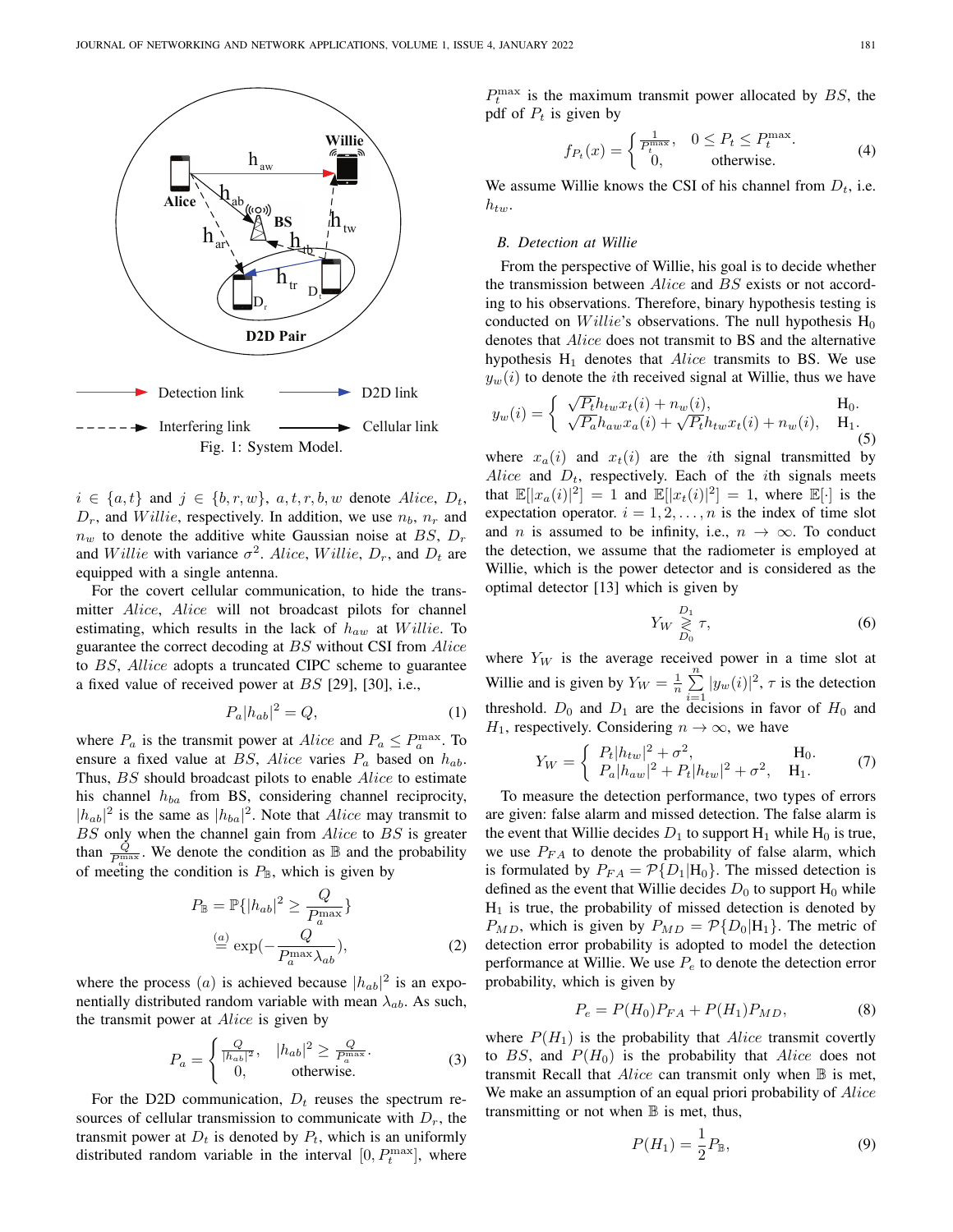and

$$
P(H_0) = 1 - P(H_1). \tag{10}
$$

In practice, it is difficult to know  $P_e$  for Alice, since the detection threshold  $\tau$  selected by Willie is unknown. Thus, to achieve the covert transmission, we will examine the optimal  $\tau$ that minimizes the detection error probability at  $Willie$ , which is the worst case for Alice.

#### *C. Performance Metrics*

Considering the uplink cellular transmission and D2D communication, the *i*-th received signal at  $BS$  and  $D<sub>r</sub>$  are denoted by  $y_b(i)$  and  $y_w(i)$  and given by

$$
y_b(i) = \sqrt{P_a} h_{ab} x_a(i) + \sqrt{P_t} h_{tb} x_t(i) + n_b(i), \qquad (11)
$$

$$
y_r(i) = \sqrt{P_t} h_{tr} x_t(i) + \sqrt{P_a} h_{ar} x_a(i) + n_r(i). \tag{12}
$$

Thus, the instantaneous channel capacity  $C_b$  of Alice and  $C_d$ of  $D_t$  are given by

$$
C_b = \log_2(1 + \text{SINR}_b). \tag{13}
$$

and

$$
C_d = \log_2(1 + \text{SINR}_d),\tag{14}
$$

where  $SINR_b$  and  $SINR_d$  are the signal-to-interference-plusnoise ratio (SINR) at  $BS$  and  $D<sub>r</sub>$  and given by

$$
SINR_b = \frac{P_a |h_{ab}|^2}{P_t |h_{tb}|^2 + \sigma^2},
$$
\n(15)

and

$$
SINR_d = \frac{P_t|h_{tr}|^2}{P_a|h_{ar}|^2 + \sigma^2}.
$$
 (16)

To explore the performances of covert transmission of Alice, we define the metric of effective covert rate to model the covert rate without transmission outages of cellular and D2D transmissions under the constraints of a high detection error probability at *Willie* and tolerance of transmission outage at  $D_t$ . We use  $R_c$  to denote the effective covert rate and is formulated as

$$
R_c = r_c (1 - P_{out}^b) P_{\mathbb{B}},\tag{17}
$$

where  $r_c$  is the pre-determined covert rate from  $Alice$  to BS,  $P_{out}^{b}$  is the transmission outage probability of the cellular communication from Alice to BS, which is defined as the probability that the instantaneous channel capacity is lower than a pre-determined rate. Thus, we formulate  $P_{out}^b$  as

$$
P_{out}^b = \mathbb{P}\{C_b < r_c\}.\tag{18}
$$

# III. COVERT PERFORMANCE MODELING AND OPTIMIZATION UNDER THE TRUNCATED CHANNEL INVERSION POWER CONTROL SCHEME

In the D2D underlaid cellular network, considering the truncated CIPC scheme presented in Section II-A, in this section, we first give the corresponding detection performance at Willie under the scheme. Then, we study the modeling of the effective covert rate under the scheme. Based on the results, we further investigate the optimal truncated CIPC scheme and interference management for maximizing the effective covert rate.

#### *A. Detection Error Probability at Willie*

According to the definition of the detection error probability in  $(8)$  for characterizing the detection performance at  $Willie$ , we first give the probability of false alarm and that of missed detection in the following theorem.

Theorem 1. *Consider the D2D underlaid cellular network with the truncated CIPC scheme, the probability of false alarm*  $P_{FA}$  *and the probability of missed detection*  $P_{MD}$  *are determined as*

$$
P_{FA} = \begin{cases} 1, & \tau < \sigma^2. \\ 1 - \alpha_1, & \sigma^2 \le \tau \le \eta. \\ 0, & \tau > \eta. \end{cases} \tag{19}
$$

*and*

 $\overline{P}$ 

$$
C_{MD} = \begin{cases} 0, & \tau < \sigma^2. \\ \alpha_1 - \alpha_2 e^{\alpha_3} \Big[ \text{Ei}(-(\alpha_3 + \alpha_4)) - \text{Ei}(-\alpha_3) \Big], & \sigma^2 \le \tau \le \eta. \\ 1 - \alpha_2 e^{\alpha_3} \Big[ \text{Ei}(-(\alpha_3 + \alpha_4)) - \text{Ei}(-(\alpha_3 + \alpha_5)) \Big], \tau > \eta \end{cases}
$$
(20)

*where*  $Ei(x)$  *is the exponential integral function and*  $Ei(x) =$  $-\int_{-x}^{\infty} \frac{e^{-t}}{t}$  $\frac{1}{t} dt$ ,  $\eta = P_t^{\max} |h_{tw}|^2 + \sigma^2$ ,  $\alpha_1 = \frac{\tau - \sigma^2}{P_t^{\max} |h_{tw}|^2}$ ,  $\alpha_2 =$  $\frac{Q\lambda_{aw}}{P_t^{\max}\lambda_{ab}|h_{tw}|^2}$ ,  $\alpha_3 = \frac{Q}{P_a^{\max}\lambda_{ab}}$ ,  $\alpha_4 = \frac{\tau-\sigma^2}{P_a^{\max}\lambda_a}$  $\frac{\tau - \sigma^2}{P_a^{\max} \lambda_{aw}}, \ \alpha_5 = \frac{\tau - \eta}{P_a^{\max} \lambda_{aw}}$ *Proof.* Following the definitions of  $P_{FA}$  and  $P_{MD}$  in Section

II-B, we have

$$
P_{FA} = \mathbb{P}\{P_t|h_{tw}|^2 + \sigma^2 > \tau | \mathbb{B}\} + \mathbb{P}\{P_t|h_{tw}|^2 + \sigma^2 > \tau | \mathbb{B}'\}
$$
  
\n
$$
= \mathbb{P}\{P_t|h_{tw}|^2 + \sigma^2 > \tau\}
$$
  
\n
$$
= \mathbb{P}\{P_t > \frac{\tau - \sigma^2}{|h_{tw}|^2}\}
$$
  
\n
$$
= \begin{cases} 1, & \tau < \sigma^2. \\ \int_{\frac{\tau - \sigma^2}{|h_{tw}|^2}}^{\frac{\tau}{|h_{tw}|^2}} f_{Pt}(x) dx, & \sigma^2 \le \tau \le \eta. \\ 0, & \tau > \eta. \end{cases}
$$
 (21)

and

$$
P_{MD} = \mathbb{P}\{P_a|h_{aw}|^2 + P_t|h_{tw}|^2 + \sigma^2 > \tau|\mathbb{B}\}\
$$
  
\n
$$
= \mathbb{P}\{P_a|h_{aw}|^2 + P_t|h_{tw}|^2 + \sigma^2 > \tau\}P_{\mathbb{B}}^{-1}
$$
  
\n
$$
= \mathbb{P}\{\frac{Q|h_{aw}|^2}{|h_{ab}|^2} + P_t|h_{tw}|^2 + \sigma^2 < \tau\}P_{\mathbb{B}}^{-1}
$$
  
\n
$$
= \begin{cases}\n0, & \tau < \sigma^2.\n\end{cases}
$$
  
\n
$$
P_{\mathbb{B}}^{-1}\mathbb{P}\{P_t < \frac{\tau - \sigma^2 - \frac{Q|h_{aw}|^2}{|h_{ub}|^2}}{\frac{|h_{tw}|^2}{|h_{ub}|^2}}\}, \quad \sigma^2 \le \tau < \eta.
$$
  
\n
$$
P_{\mathbb{B}}^{-1}\mathbb{P}\{\frac{|h_{aw}|^2}{|h_{ab}|^2} < \frac{\tau - \sigma^2 - P_t|h_{tw}|^2}{Q}\}, \quad \tau \ge \eta.
$$
  
\n
$$
P_{\mathbb{B}}^{-1}\int_{\frac{P}{P_{\text{max}}}}^{\infty} \int_{0}^{\frac{(\tau - \sigma^2)z}{Q}} \int_{0}^{\frac{\tau - \sigma^2 - Qy}{|h_{tw}|^2}} \sigma^2 \le \tau < \eta.
$$
  
\n
$$
P_{\mathbb{B}}^{-1}\int_{\frac{P}{P_{\text{max}}}}^{\infty} \int_{0}^{\frac{(\tau - \sigma^2)z}{Q}} \int_{0}^{\frac{\tau - \sigma^2 - Qy}{|h_{tw}|^2}} \sigma^2 \le \tau < \eta.
$$
  
\n
$$
P_{\mathbb{B}}^{-1}\int_{0}^{P_{\text{max}}}\int_{\frac{P}{P_{\text{max}}}}^{\infty} \int_{0}^{\frac{(\tau - \eta)y}{Q}} \sigma^2
$$
  
\n
$$
f_{|h_{aw}|^2}(x)f_{|h_{ab}|^2}(y)f_{P_t}(z)dxdydz, \quad \tau \ge \eta.
$$

Recall that  $P_t$  follows uniform distribution in the interval [0,  $P_t^{\text{max}}$ ] and the pdf of  $P_t$  is given in (4). All channel gains are exponential distribution random variables and the pdf is  $f_{|h_{ij}|^2}(x) = \frac{1}{\lambda_{ij}} \exp(-\frac{x}{\lambda_{ij}})$ . With these pdfs we can solve the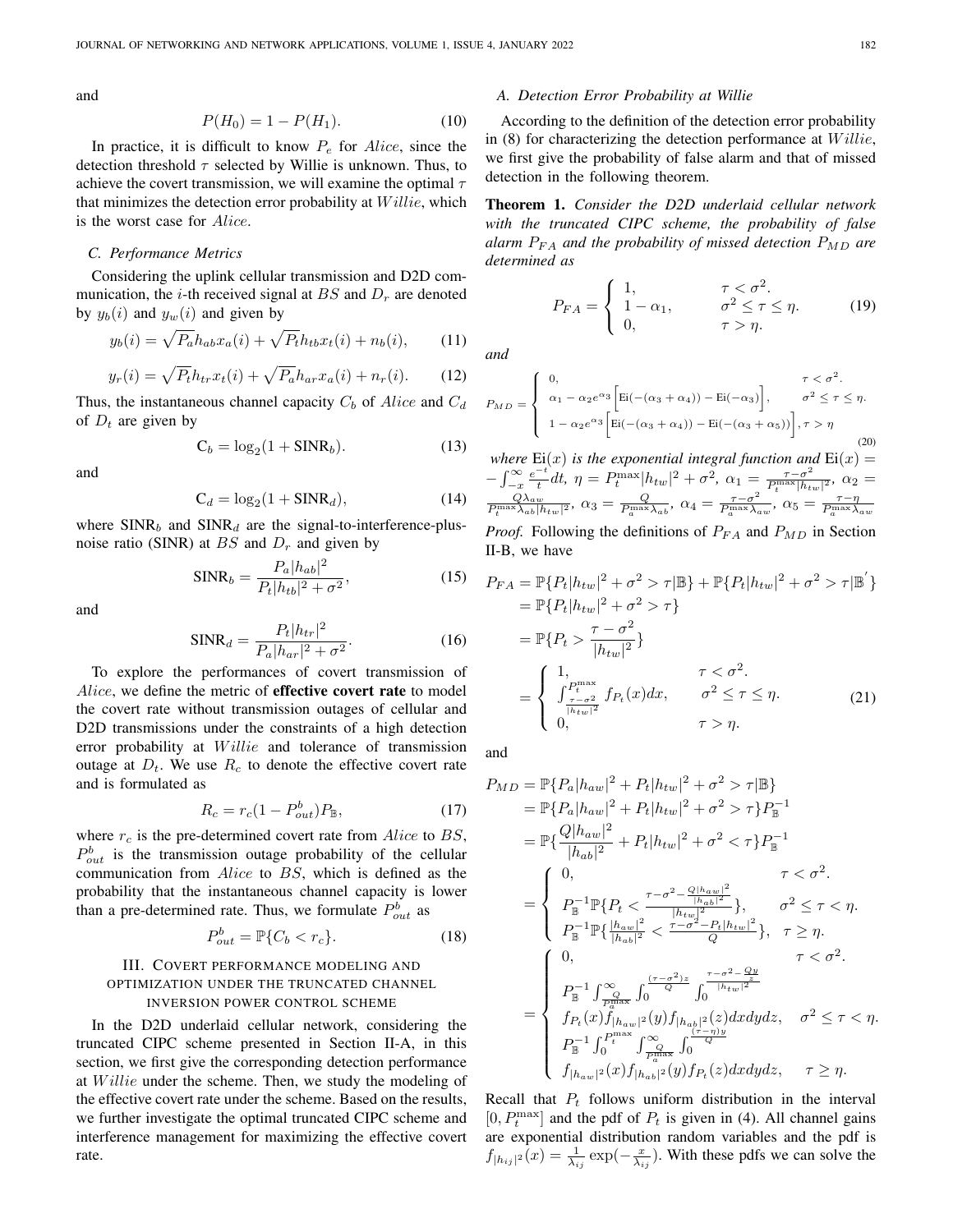above integrations and obtain the results of  $P_{FA}$  and  $P_{MD}$ in (19) and (20), respectively.

Next, we will explore the optimal detection threshold for minimizing the detection error probability at Willie, which is given in the following theorem.

Theorem 2. *Consider the D2D underlaid cellular network introduced in this paper, we use* τ ∗ *to denote the optimal detection threshold selected by* W illie*, which is given by*  $\tau^* = \eta$ .  $P_e^*$  is used to denote the corresponding minimal *detection error probability at* W illie *and is determined as*

$$
P_e^* = \frac{\exp(-\alpha_3)}{2} - \frac{\alpha_2 [\text{Ei}(-(\frac{P_t^{\text{max}} |h_{tw}|^2}{P_a^{\text{max}} \lambda_{aw}} + \alpha_3)) - \text{Ei}(-\alpha_3)]}{2}
$$
(22)

*Proof.* According to results of the probability of false alarm  $P_{FA}$  and the probability of missed detection  $P_{MD}$  given in Theorem 1, the detection error probability  $P_e$  at  $Willie$  can be determined as

$$
P_e = P(H_0)P_{FA} + P(H_1)P_{MD}
$$
  
= 
$$
\begin{cases} 1 - \frac{e^{-\alpha_3}}{2}, & \tau < \sigma^2. \\ \frac{\eta - \tau}{P_t^{\max}|h_{tw}|^2} + \frac{(2(\tau - \sigma^2) - P_t^{\max}|h_{tw}|^2)e^{-\alpha_3}}{2P_t^{\max}|h_{tw}|^2} \\ -\frac{\alpha_2[\text{Ei}(-(\alpha_3 + \alpha_4)) - \text{Ei}(-\alpha_3)]}{2}, & \sigma^2 \le \tau < \eta. \\ \frac{e^{-\alpha_3}}{2} - \frac{\alpha_2[\text{Ei}(-(\alpha_3 + \alpha_4)) - \text{Ei}(-(\alpha_3 + \alpha_5))] }{2}, & \tau \ge \eta. \end{cases}
$$

To find the optimal threshold  $\tau$  minimizing the detection error probability  $P_e$ , the first derivative of  $P_e$  in terms of  $\tau$ is calculated. We can see that for  $\tau < \sigma^2$ ,  $P_e$  is a constant unrelated with  $\tau$ , thus we mainly focus on the derivative of  $P_e$  when  $\sigma^2 \leq \tau < \eta$  and  $\tau \geq \eta$ .

For  $\sigma^2 < \tau < \eta$ , we have

$$
\frac{\partial P_e}{\partial \tau} = \frac{\exp(-\frac{Q}{P_a^{\max}\lambda_{ab}}) - 1}{P_t^{\max}|h_{tw}|^2} - \frac{Q\lambda_{aw}}{2P_t^{\max}|h_{tw}|^2} \times \frac{\exp(-\frac{\lambda_{ab}(\tau - \sigma^2) + Q\lambda_{aw}}{P_a^{\max}\lambda_{aw}\lambda_{ab}})}{\lambda_{ab}(\tau - \sigma^2) + Q\lambda_{aw}}.
$$
\n(23)

Recall that  $0 < \exp(-\frac{Q}{P_a^{\max}\lambda_{ab}}) \leq 1$  for  $Q \geq 0$  and the second term of  $\frac{\partial P_e}{\partial \tau}$  is positive, thus  $\frac{\partial P_e}{\partial \tau} < 0$ , which indicates that  $P_e$  decreases with the increase of  $\tau$ , therefore, the minimal detection error probability  $P_e^*$  is obtained when  $\tau^* = \eta$  and the corresponding  $P_e^*$  is given by

$$
P_e^* = \frac{\exp(-\alpha_3)}{2} - \frac{\alpha_2 [\text{Ei}(-(\frac{P_t^{\text{max}} |h_{tw}|^2}{P_a^{\text{max}} \lambda_{aw}} + \alpha_3)) - \text{Ei}(-\alpha_3)]}{2}.
$$
\n(24)

For  $\tau \geq \eta$ ,

$$
\frac{\partial P_e}{\partial \tau} = -\frac{Q\lambda_{aw} \left[ \frac{\exp(-\frac{x_1}{P_a^{\max}\lambda_{aw}})}{x_1} - \frac{\exp(-\frac{x_2}{P_a^{\max}\lambda_{aw}})}{x_2} \right]}{2P_t^{\max}|h_{tw}|^2 \lambda_{ab}}, \quad (25)
$$

where  $x_1 = \frac{(\tau - \sigma^2)\lambda_{ab} + Q\lambda_{aw}}{\lambda_{ab}}$  $\frac{\lambda_{ab} + Q\lambda_{aw}}{\lambda_{ab}}$  and  $x_2 = \frac{(\tau - \eta)\lambda_{ab} + Q\lambda_{aw}}{\lambda_{ab}}$  $\frac{\lambda_{ab} + Q \lambda_{aw}}{\lambda_{ab}}$ . To determine the sign of (25), we need to determine the sign of the term of  $\frac{\exp(-\frac{x_1}{P_a^{max}\lambda_a w})}{x_1}$  $\frac{\frac{x_1}{a}\frac{y_2}{b}\frac{y_1}{b}\frac{y_2}{b}\frac{y_1}{c}\frac{y_2}{c}\frac{y_1}{c}\frac{y_2}{c}\frac{y_1}{c}\frac{y_2}{c}\frac{y_1}{c}\frac{y_2}{c}\frac{y_1}{c}\frac{y_2}{c}\frac{y_1}{c}\frac{y_2}{c}\frac{y_1}{c}\frac{y_2}{c}\frac{y_1}{c}\frac{y_2}{c}\frac{y_1}{c}\frac{y_1}{c}\frac{y_1}{c}\frac{y_1}{c}\frac{y_1}{c}\frac{y_1}{c}\frac{y_1}{c}\frac{$  $\frac{a}{x_2}$ . Let  $g(x) =$  $\exp(-\frac{x}{P_a^{\max}\lambda_a w})$  $\frac{\frac{x}{a}\frac{x}{\sqrt{a}}}{\frac{x}{a}}$  and  $\frac{\partial g(x)}{\partial x} = -\frac{(\frac{x}{P_a}\frac{x}{\sqrt{a}}\frac{z}{\sqrt{a}}+1)\exp(-\frac{x}{P_a}\frac{x}{\sqrt{a}})}{x^2} \leq$  0 for  $x > 0$ . Note that  $x_1 > x_2$ , thus  $g(x_1) - g(x_2) < 0$ . We can determine that  $\frac{\partial P_e}{\partial \tau} > 0$ , which indicates that  $P_e$  increases with  $\tau$ . Thus, when  $\tau = \eta$  we can obtain the  $P_e^*$  in (24).

Next, we compare the  $P_e$  when  $\tau < \sigma^2$  with  $P_e^*$ to determine the smaller one. Let  $A = P_e - P_e^* =$  $\alpha_2 \left[ \mathrm{Ei}(-(\frac{P_t^{\max}|h_{tw}|^2}{P_a^{\max}\lambda_{aw}}+\alpha_3)) \right] - \mathrm{Ei}(-\alpha_3) \right]$  $\frac{1}{2} \frac{1}{2} + \alpha_3$ ) – Ei(- $\alpha_3$ ). Note that  $\frac{P_t^{\max}|h_{tw}|^2}{P_a^{\max}\lambda_{aw}}$  $\frac{t}{P_a^{\max}\lambda_{aw}} + \alpha_3 >$  $\alpha_3$  and  $\frac{\partial E(i(x))}{\partial x} < 0$ , thus  $A > 0$ , which indicates that  $P_e > P_e^*$ . To this end, we complete the proof.

# *B. Average Minimal Detection Error Probability*

From the perspective of Alice who is unknown about the CSI  $|h_{tw}|^2$  of the channel from  $D_t$  to  $Willie$ . Thus the average minimal detection error probability should be given to measure the covertness. We use  $\overline{P}_e^*$  $\int_{e}^{\infty}$  to denote the average minimal detection error probability, which is the expected value of  $\overline{P}_e^*$ e with respect to  $|h_{tw}|^2$ . Therefore, we have

$$
\overline{P}_e^* = \int_0^\infty P_e^* f_{|h_{tw}|^2}(x) dx \n= \int_0^\infty \left\{ \frac{\exp(-\frac{Q}{P_a^{\max}\lambda_{ab}})}{2} - \frac{Q\lambda_{aw}}{2P_t^{\max}\lambda_{ab}x} \right. \n\times \left[ \text{Ei}\left( -(\frac{P_t^{\max}\lambda_{ab}x + Q\lambda_{aw}}{P_a^{\max}\lambda_{aw}\lambda_{ab}}) \right) - \text{Ei}\left( -\frac{Q}{P_a^{\max}\lambda_{ab}} \right) \right] \right\} \n\times \frac{1}{\lambda_{tw}} \exp(-\frac{x}{\lambda_{tw}}) dx \n= \frac{\exp(-\frac{Q}{P_a^{\max}\lambda_{ab}})}{2} - \frac{Q\lambda_{aw} \left[ \Phi(x) - \text{Ei}\left( -\frac{Q}{P_a^{\max}\lambda_{ab}} \right) \Psi(x) \right]}{2P_t^{\max}\lambda_{tw}\lambda_{ab}},
$$
\n(26)

where  $\Phi(x) = \int_0^\infty$  $\exp(-\frac{x}{\lambda_{tw}})$  $\frac{(-\frac{x}{\lambda_{tw}})}{x}\mathrm{Ei}(-(\frac{P_t^{\max}\lambda_{ab}x+Q\lambda_{aw}}{P_a^{\max}\lambda_{aw}\lambda_{ab}}))dx$  and  $\Psi(x) = \int_0^\infty$  $\exp(-\frac{x}{\lambda_{tw}})$  $\frac{\lambda_{tw}}{x}$  dx, which can be solved by the numerical analysis methods. In fact, to achieve covert communication, Alice should satisfy the covertness requirement, i.e., a high detection error probability at Willie. According to [30],  $P_e \geq \min\{P(H_0), P(H_1)\}(P_{FA} + P_{MD}) \geq$  $\min\{P(H_0), P(H_1)\}$  –  $\varepsilon$ . Thus, for an arbitrarily small  $\varepsilon \geq 0$ , *Alice* can achieve covert communication as  $\overline{P}_e^* \geq$  $\min\{P(H_0), P(H_1)\} - \varepsilon.$ 

# *C. Effective Covert Rate Modeling*

To depict the effective covert rate of the considered D2D underlaid cellular network, we need to first derive the transmission outage probability of the cellular link according to the definition of the effective covert rate in (17). We give the transmission outage probability of cellular link in the following theorem.

Theorem 3. *With the truncated CIPC scheme in the considered D2D underlaid cellular network in our work, the transmission outage probability* P b out *from* Alice *to* BS *is given by*

$$
P_{out}^b = \begin{cases} 1, & Q < (2^{r_c} - 1)\sigma^2. \\ \exp(-\beta) + \beta \text{Ei}(-\beta), & Q \ge (2^{r_c} - 1)\sigma^2. \end{cases}
$$
  
where  $\beta = \frac{Q - (2^{r_c} - 1)\sigma^2}{(2^{r_c} - 1)\lambda_{tb} P_t^{\text{max}}}$ . (27)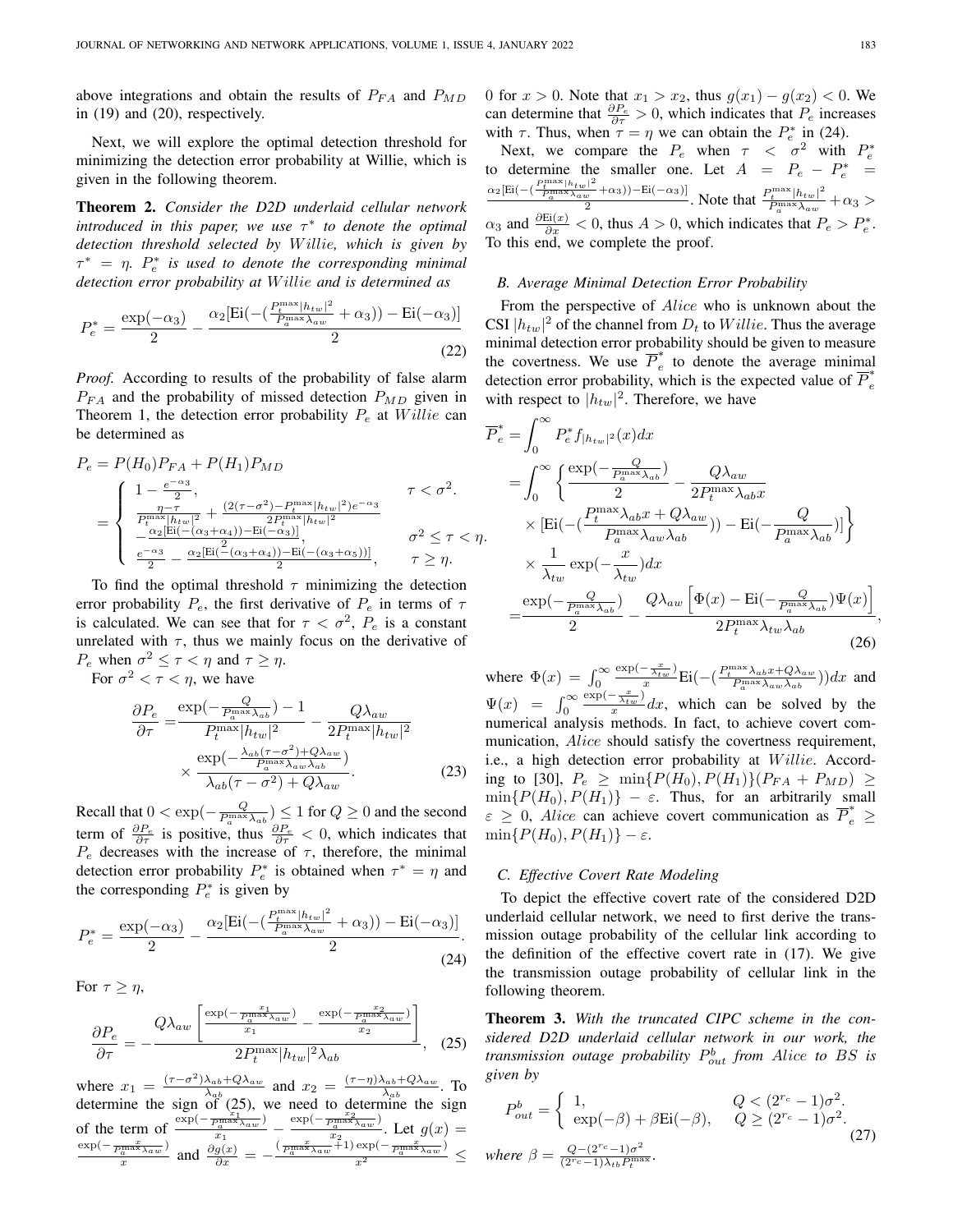*Proof.* We first derive the transmission outage probability  $P_{out}^b$ from Alice to BS, which is formulated in (18). We have

$$
P_{out}^{b} = \mathbb{P}\{C_b < r_c\}
$$
\n
$$
= \mathbb{P}\{\text{SINR}_b < 2^{r_c} - 1\}
$$
\n
$$
= \mathbb{P}\{\frac{Q}{P_t|h_{tb}|^2 + \sigma^2} < 2^{r_c} - 1\}
$$
\n
$$
= \mathbb{P}\{|h_{tb}|^2 > \frac{Q - \sigma^2(2^{r_c} - 1)}{P_t(2^{r_c} - 1)}\}
$$
\n(28)

Note that if  $Q - \sigma^2 (2^{r_c} - 1) < 0$ , i.e.  $Q < \sigma^2 (2^{r_c} - 1)$ ,  $P_{out}^{b} = 1$ , otherwise, (28) can be rewritten as

$$
P_{out}^{b} = \int_{0}^{P_{t}^{\max}} \int_{\frac{Q - \sigma^{2}(2^{r_{c}} - 1)}{y(2^{r_{c}} - 1)}}^{\infty} f_{|h_{tb}|^{2}}(x) f_{P_{t}}(y) dx dy.
$$
 (29)

Solving the integral above we can obtain the  $P_{out}^{b}$  in (27).

By substituting (27) and (2) into (17), we can obtain the expression of effective covert rate of the D2D underlaid cellular network.

#### *D. Covert Performance Optimization*

In this section, our purpose is to explore the maximization of the effective covert rate by jointly designing the truncated CIPC scheme and power control at  $D_t$ . Following the definition of the effective covert rate in (17), the maximization problem can be formulated as

$$
\max_{Q, P_t^{\text{max}}} R_c,
$$
\n(30a)

$$
\text{s.t.} \quad \overline{P}_e^* \ge \min\{P(H_0), P(H_1)\} - \varepsilon,\tag{30b}
$$

$$
P_{out}^d \le \delta,\tag{30c}
$$

$$
0 \le P_t^{\max} \le \Omega,\tag{30d}
$$

where (30b) is the constraint of covertness requirement,  $\Omega$  is the maximum transmission power that can be allocated to  $D_t$ by BS, (30c) presents the tolerance of the transmission outage between  $D_t$  and  $D_r$ ,  $P_{out}^d$  is used to denote the transmission outage probability from  $D_t$  to  $D_r$ ,  $\delta$  is the threshold of the transmission outage probability at  $D_t$ . According to the definition of the transmission outage probability  $P_{out}^b$ ,  $P_{out}^d$ can be formulated as

$$
P_{out}^{d} = \mathbb{P}\{C_{d} < r_{d}\}
$$
\n
$$
= \mathbb{P}\{\text{SINR}_{d} < 2^{r_{d}} - 1\}
$$
\n
$$
= \mathbb{P}\{\frac{P_{t}|h_{tr}|^{2}}{P_{a}|h_{ar}|^{2} + \sigma^{2}} < 2^{r_{d}} - 1\}
$$
\n
$$
= \mathbb{P}\{\frac{P_{t}|h_{tr}|^{2}}{\frac{Q|h_{ar}|^{2}}{|h_{ab}|^{2}} + \sigma^{2}} < 2^{r_{d}} - 1\}
$$
\n
$$
= \mathbb{P}\{|h_{tr}|^{2} < \frac{2^{r_{d}} - 1}{P_{t}}(\frac{Q|h_{ar}|^{2}}{|h_{ab}|^{2}} + \sigma^{2})\}
$$
\n
$$
= \int_{0}^{P_{t}^{\max}} \int_{\frac{Q}{P_{t}^{\max}}}^{\infty} \int_{0}^{\infty} \int_{0}^{\frac{2^{r_{d}} - 1}{P_{t}}(\frac{Q_{y}}{z} + \sigma^{2})} f_{|h_{tr}|^{2}}(x)
$$
\n
$$
\times f_{|h_{ar}|^{2}}(y) f_{|h_{ab}|^{2}}(z) f_{P_{t}}(P_{t}) dx dy x z dP_{t} \tag{31}
$$



Fig. 2: The impact of Q on the effective covert rate  $R_c$  with different  $P_a^{\max}$ .

where  $r_d$  is the pre-determined rate from  $D_t$  to  $D_r$ . Solving (31), we can obtain the transmission outage probability  $P_{out}^d$  of D2D communication.

From the expressions of  $P_{out}^b$  and  $P_{out}^d$ , we can see that the expression of  $R_c$  is complicated. Thus, the closed-form solutions  $(Q^*, P_t^{\max})$  for  $(Q, P_t^{\max})$  is usually difficult to obtain, so a two-dimensional search over  $(Q, P_t^{\max})$  can be used to find the  $Q^*$  and  $P_t^{\max *}$ . We use  $R_c^*$  to denote the maximum value of the effective covert rate  $R_c$ , which can be obtained by substituting  $Q^*$  and  $P_t^{\max*}$  into  $R_c$ .

# IV. NUMERICAL RESULTS

In this section, we provide extensive numerical results to illustrate how the truncated CIPC and interference impact the effective covert rate of Alice. We set some parameters used in this paper as  $\lambda_{i,j} = 1$ ,  $\sigma = 0.01$ ,  $r_c = 0.1$  bits/s/Hz,  $r_d = 0.5$ bits/s/Hz, and  $\Omega = 5$  W where  $i \in \{a, t\}$  and  $j \in \{b, r, w\}$ , unless otherwise specified.

To explore the impact of the truncated CIPC scheme on the effective covert rate  $R_c$ , we summarize in Fig. 2 how the  $R_c$  varies with Q for a setting of  $\varepsilon = 0.15$ ,  $P_a^{\max} = \{1, 2\}$ W and  $P_t^{\text{max}} = 5$  W. It can be seen from Fig. 2 that the effective covert rate  $R_c$  first increases and then decreases with the increase of Q. This is due to the following reasons. First, as Q increases, the transmit power  $P_a$  at Alice also increases, thus, the probability of transmission from *Alice* to BS without outage increases, which dominates the value of  $R_c$  and thus leads to the increase of  $R<sub>c</sub>$ . As Q continues to increase, the probability  $P_{\mathbb{B}}$  of meeting the condition  $|h_{ab}|^2 \geq \frac{Q}{P_a^{\max}}$ decreases, which dominates the  $R_c$ , thus the effective covert rate  $R_c$  decreases. We can also find that there is an optimal value of Q to maximize the effective covert rate.

To explore the impact of the maximum transmit power  $P_t^{\text{max}}$ at  $D_t$  on the effective covert rate  $R_c$ , we summarize in Fig. 3 how the  $R_c$  varies with  $P_t^{\text{max}}$  for a setting of  $\varepsilon = 0.15$ ,  $P_a^{\max} = \{1, 2\}$  W and  $Q = 0.1$  W. We can observe that the effective covert rate  $R_c$  first is zero and then decreases from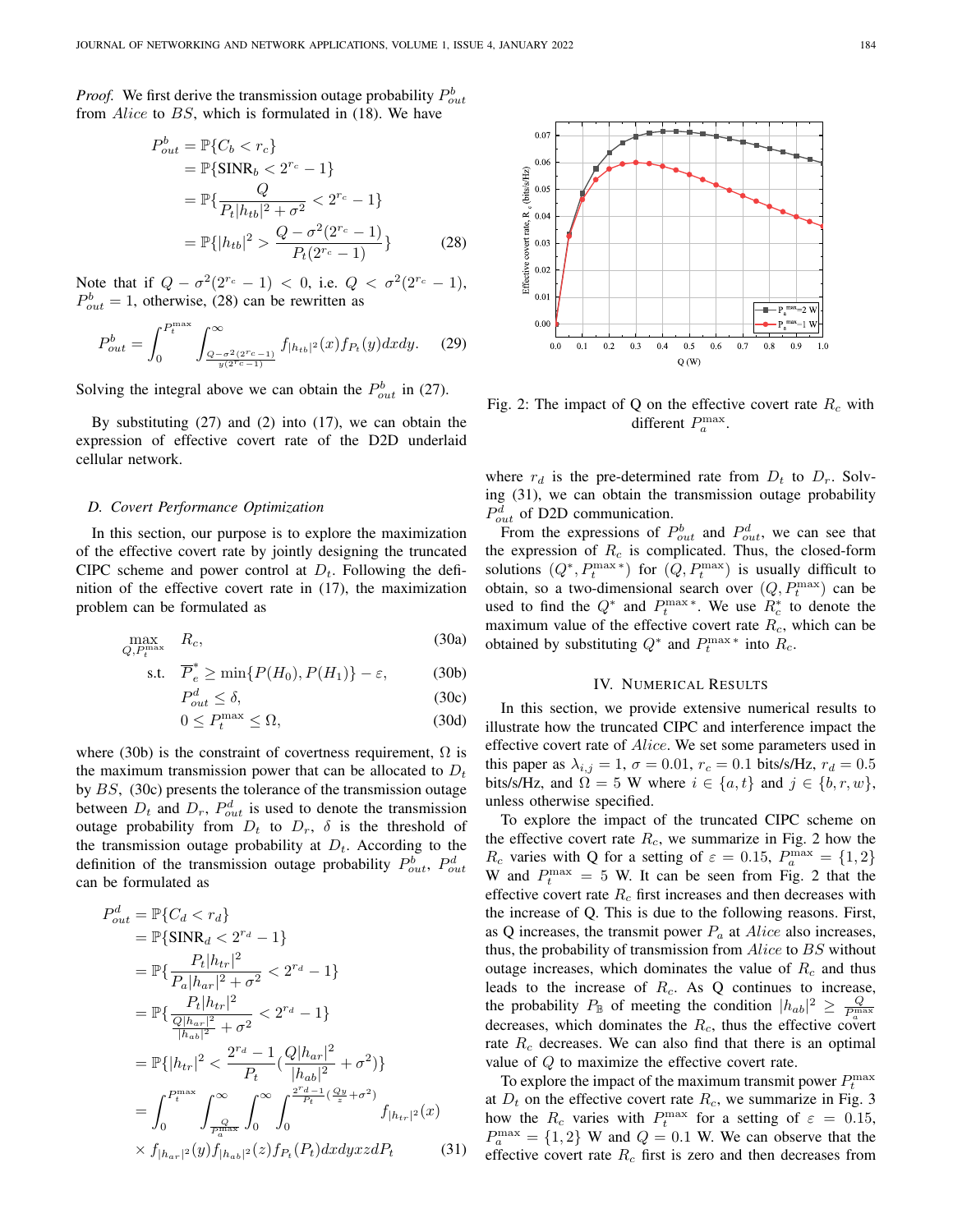

Fig. 3: The impact of the maximum transmit power at  $D_t$  on the effective covert rate  $R_c$  with different  $P_a^{\max}$ .

a maximum value. The reasons behind the phenomena can be explained as follows. For a given maximum transmit power  $P_a^{\text{max}}$  of *Alice*, as  $P_t^{\text{max}}$  is relatively small, the covertness requirement in (30b) under the setting of parameters can not be satisfied, i.e.  $\overline{P}_e^* < \min\{P(H_0), P(H_1)\} - \varepsilon$ . Thus,  $R_c$  first is zero. As  $P_t^{\text{max}}$  continues to increase, the interference from  $D_t$  to BS increases, thus the transmission outage probability from Alice to BS increases according to (27), which leads to the decrease of  $R_c$  according to (17). We can also see that a smaller  $P_a^{\max}$  requires a smaller  $P_t^{\max}$  to maximize the effective covert rate  $R_c$ . This is because that a smaller transmit power of Alice requires a smaller interference power to meet the covertness requirement.

#### V. CONCLUSION

This paper studied the truncated CIPC at the transmitter Alice and the transmit power at the D2D pair for the covert cellular communication in the D2D underlaid cellular networks. We first derive the optimal detection threshold for minimizing the detection error probability at  $Willie$ , as well as the average minimal detection error probability. Then we present the theoretical model to depict the effective covert rate, on the basis of the main results we further solve the effective covert rate maximization problem to identify the optimal truncated CIPC scheme at Alice and the maximum transmit power at  $D<sub>r</sub>$ . We can conclude from our numerical results that increasing the maximum transmit power at  $D_t$  may not benefit for maximizing the effective covert rate and there is an optimal Q maximizing the effective covert rate. Besides, the maximum effective covert rate can be achieved by carefully designing the truncated CIPC at Alice and the maximum transmit power at  $D_t$ . We consider a relatively simple scenario with one cellular user, one D2D pair, and one warden in this paper. To better study issues of the CIPC at cellular users and power control at underlaid D2D pairs for covert communication in the D2D underlaid cellular networks, multiple cellular users, multiple D2D pairs and multiple wardens will be considered in our future work.

#### ACKNOWLEDGMENT

This research was supported in part by the National Key Research and Development Program of China under Grant 2018YFE0207600; the NSFC under Grant No. 61962033; the Education Department of Anhui Province under Grant No. KJ2021ZD0128; the CHZU project under Grant No. 2020qd16 and zrjz2019011.

#### **REFERENCES**

- [1] M. N. Tehrani, M. Uysal, and H. Yanikomeroglu, "Device-to-device communication in 5G cellular networks: challenges, solutions, and future directions," *IEEE Communications Magazine*, vol. 52, no. 5, pp. 86–92, 2014.
- [2] G. Fodor, E. Dahlman, G. Mildh, S. Parkvall, N. Reider, G. Miklós, and Z. Turanyi, "Design aspects of network assisted device-to-device ´ communications," *IEEE Communications Magazine*, vol. 50, no. 3, pp. 170–177, 2012.
- [3] R. Khan, P. Kumar, D. N. K. Jayakody, and M. Liyanage, "A survey on security and privacy of 5G technologies: Potential solutions, recent advancements, and future directions," *IEEE Communications Surveys & Tutorials*, vol. 22, no. 1, pp. 196–248, 2019.
- [4] Y. Zhang, Y. Shen, X. Jiang, and S. Kasahara, "Mode selection and spectrum partition for D2D inband communications: A physical layer security perspective," *IEEE Transactions on Communications*, vol. 67, no. 1, pp. 623–638, 2018.
- [5] C. Ma, J. Liu, X. Tian, H. Yu, Y. Cui, and X. Wang, "Interference exploitation in D2D-enabled cellular networks: A secrecy perspective," *IEEE Transactions on Communications*, vol. 63, no. 1, pp. 229–242, 2015.
- [6] Y. J. Tolossa, S. Vuppala, G. Kaddoum, and G. Abreu, "On the uplink secrecy capacity analysis in D2D-enabled cellular network," *IEEE Systems Journal*, pp. 2297–2307, 2017.
- [7] W. Wang, K. C. Teh, and K. H. Li, "Enhanced physical layer security in D2D spectrum sharing networks," *IEEE Wireless Communications Letters*, vol. 6, no. 1, pp. 106–109, 2016.
- [8] B. A. Bash, D. Goeckel, and D. Towsley, "Limits of reliable communication with low probability of detection on AWGN channels," *IEEE Journal on Selected Areas in Communications*, vol. 31, no. 9, pp. 1921– 1930, 2013.
- [9] M. S. Bullock, C. N. Gagatsos, S. Guha, and B. A. Bash, "Fundamental limits of quantum-secure covert communication over bosonic channels," *IEEE Journal on Selected Areas in Communications*, pp. 1–1, 2020.
- [10] M. Ahmadipour, S. Salehkalaibar, M. H. Yassaee, and V. Y. Tan, "Covert communication over a compound discrete memoryless channel," in *2019 IEEE International Symposium on Information Theory (ISIT)*. IEEE, 2019, pp. 982–986.
- [11] L. Wang, G. W. Wornell, and L. Zheng, "Limits of low-probabilityof-detection communication over a discrete memoryless channel," pp. 2525–2529, 2015.
- [12] P. H. Che, M. Bakshi, and S. Jaggi, "Reliable deniable communication: Hiding messages in noise," in *2013 IEEE International Symposium on Information Theory*. IEEE, 2013, pp. 2945–2949.
- [13] S. Lee and R. J. Baxley, "Achieving positive rate with undetectable communication over awgn and rayleigh channels," in *2014 IEEE International Conference on Communications (ICC)*. IEEE, 2014, pp. 780–785.
- [14] P. H. Che, M. Bakshi, C. Chan, and S. Jaggi, "Reliable deniable communication with channel uncertainty," in *2014 IEEE Information Theory Workshop (ITW 2014)*. IEEE, 2014, pp. 30–34.
- [15] S. Lee, R. J. Baxley, M. A. Weitnauer, and B. Walkenhorst, "Achieving undetectable communication," *IEEE Journal of Selected Topics in Signal Processing*, vol. 9, no. 7, pp. 1195–1205, 2015.
- [16] K. Li, P. A. Kelly, and D. Goeckel, "Optimal power adaptation in covert communication with an uninformed jammer," *IEEE Transactions on Wireless Communications*, vol. 19, no. 5, pp. 3463–3473, 2020.
- [17] T. V. Sobers, B. A. Bash, S. Guha, D. Towsley, and D. Goeckel, "Covert communication in the presence of an uninformed jammer," *IEEE Transactions on Wireless Communications*, vol. 16, no. 9, pp. 6193– 6206, 2017.